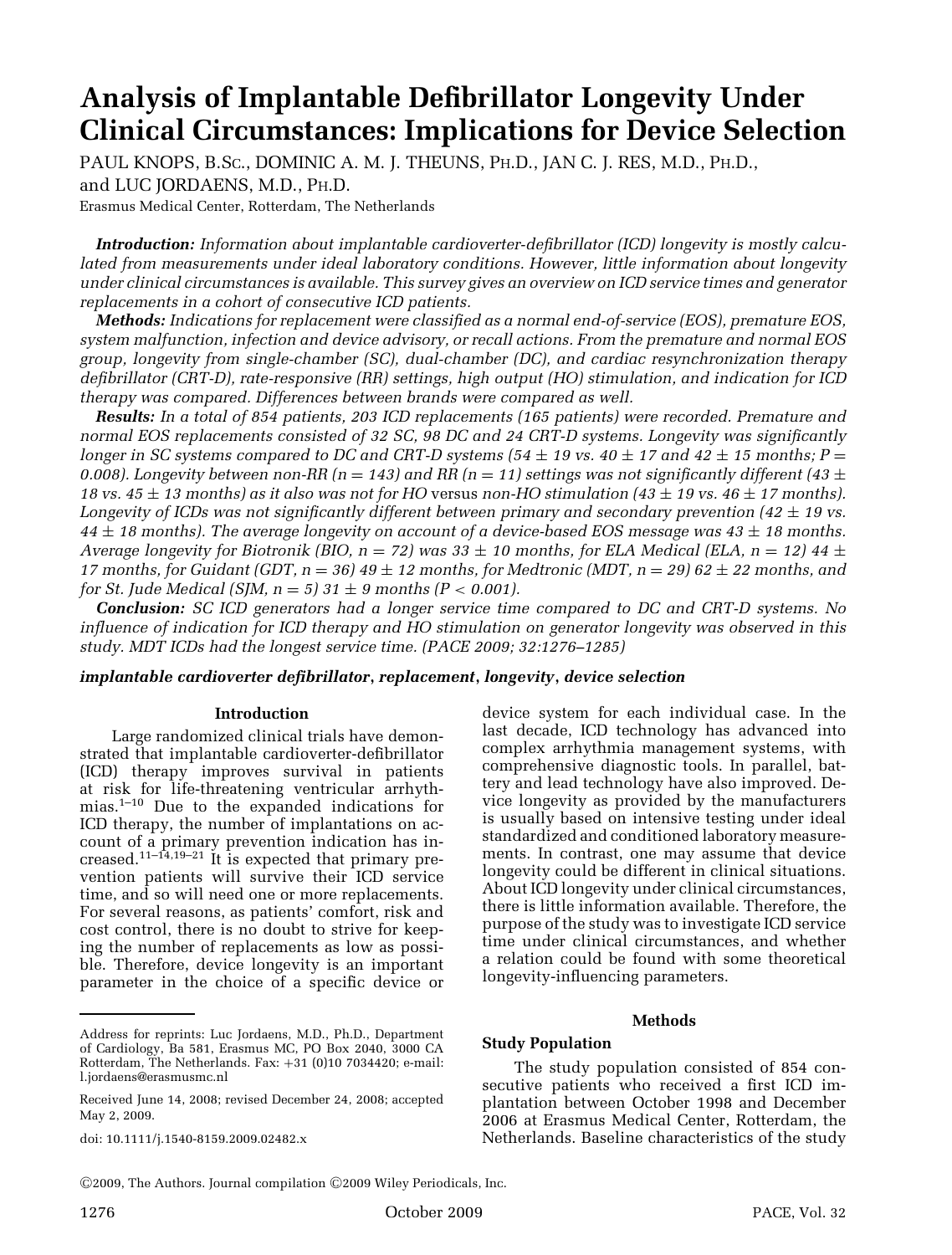population and characteristics of the implanted ICD system were collected. The baseline characteristics consisted of demographic data, indication for ICD therapy, cardiac function and functional class, underlying cardiac disease, and pharmacological therapy. Regarding the implanted system, data were collected on the manufacturer, device model, and the type of the ICD; whether it was a single-chamber (SC), dual-chamber (DC) or a defibrillator incorporated with cardiac resynchronization therapy (CRT-D).

## **Indications for Replacement**

All replacement procedures within the study population were analyzed with respect to the indication for device replacement. Indications for device replacement were divided into a normal end of service (EOS) premature EOS, infection, device advisory or recall, and system malfunction. Device advisory or recall was defined as a manufacturer initiated recommendation for ICD replacement. Premature EOS was defined as an EOS within 36 months after implantation, which is based on the common value given in the warranties provided by the diverse manufacturers. All other replacements after more than 36 months service time were defined as normal EOS. A system malfunction included a malfunction of the pulsegenerator, the header, or at least one of the implanted leads. In addition, insufficient energy capacity for successful defibrillation threshold (DFT) testing was defined as a system malfunction.

# **ICD Bradycardia and Tachycardia Settings**

Cardiac stimulation parameters, in general, were set to low-rate backup pacing modes in SC ICDs, except in patients with an indication for stimulation or rate regulation. In general, DC ICDs were programmed in a nontracking backup mode DDI, to avoid unnecessary right ventricular (RV) pacing, except for those patients, where stimulation was indicated. All CRT-D ICDs were programmed to achieve maximal biventricular (BiV) stimulation. The lower rate was programmed in favor of the patients' natural sinus rhythm, to minimize atrial stimulation. The majority of devices were programmed in a dual-zone configuration for arrhythmia detection (74%). The programmed rate cut-offs of the fibrillation and tachycardia zones were  $289 \pm 15$  ms and  $370 \pm 43$  ms, respectively. Available discriminators were immediately activated after ICD implantation to avoid inappropriate ICD therapy for atrial tachyarrhythmias.

# **Device Longevity**

To determine the influence of clinical circumstances on ICD longevity, data on bradycardia and tachycardia parameters were collected from saved regular follow-ups and lifetime ICD holters. Bradycardia parameters included the programmed pacing mode, rate cut-off values (at time of implantation), the number and the lifetime percentage of stimulated channels, the presence of high output (HO) stimulation, and the presence of active rate-responsive (RR) settings. HO stimulation was arbitrarily defined as more than 50% stimulation on at least one channel, with at least an output of 3.5 V voltage and 0.4 ms pulse width. For tachycardia therapy history data, the number of delivered HV shocks and the number of automatic capacitor reformations, as far as possible, were collected.

# **Data Analysis**

All patients were followed at 3- to 6-month intervals after the last operation procedure. For the analysis of longevity, only replacements indicated by a device-based EOS message (premature EOS and normal EOS) were used. The exclusion criteria for longevity analysis were replacements indicated by an infection, a device advisory or recall, or a system malfunction, as these events led to prompt corrective and preventive actions. Longevity was calculated as the time span between implantation and replacement (months), and was compared for SC, DC, and CRT-D systems, for systems with HO stimulation versus systems without HO stimulation and for systems with or without active RR settings. Longevity was also compared among different manufacturers. Manufactures, included in the study, were Medtronic (MDT, Medtronic Inc., Minneapolis, MN, USA), Guidant (GDT, Guidant Corp., Indianapolis, IN, USA), St. Jude Medical (SJM, St. Jude Medical, St. Paul, MN, USA), Biotronik (BIO, Biotronik Inc., Berlin, Germany), and ELA Medical (ELA, ELA Medical, Le Plessis-Robinson, France). Continuous data are expressed as mean  $\pm$  standard deviations (SD) if normally distributed, otherwise by median, interquartile range  $25<sup>th</sup> - 75<sup>th</sup>$  percentile. Continuous variables were analyzed with Student's *t*-test and analysis of variance (ANOVA). Categorical data are summarized by percentage.  $\chi^2$ test was used for analysis of categorical data. The Kaplan-Meier method was used to calculate actuarial event-free rates from a device replacement, and differences were compared with log-rank testing. A P-value < 0.05 was considered statistically significant.

#### **Results**

# **Study Population**

During the 98 months time period between October 1998 and December 2006, a cohort of 854 consecutive patients underwent the first ICD implantation. The baseline demographic and clinical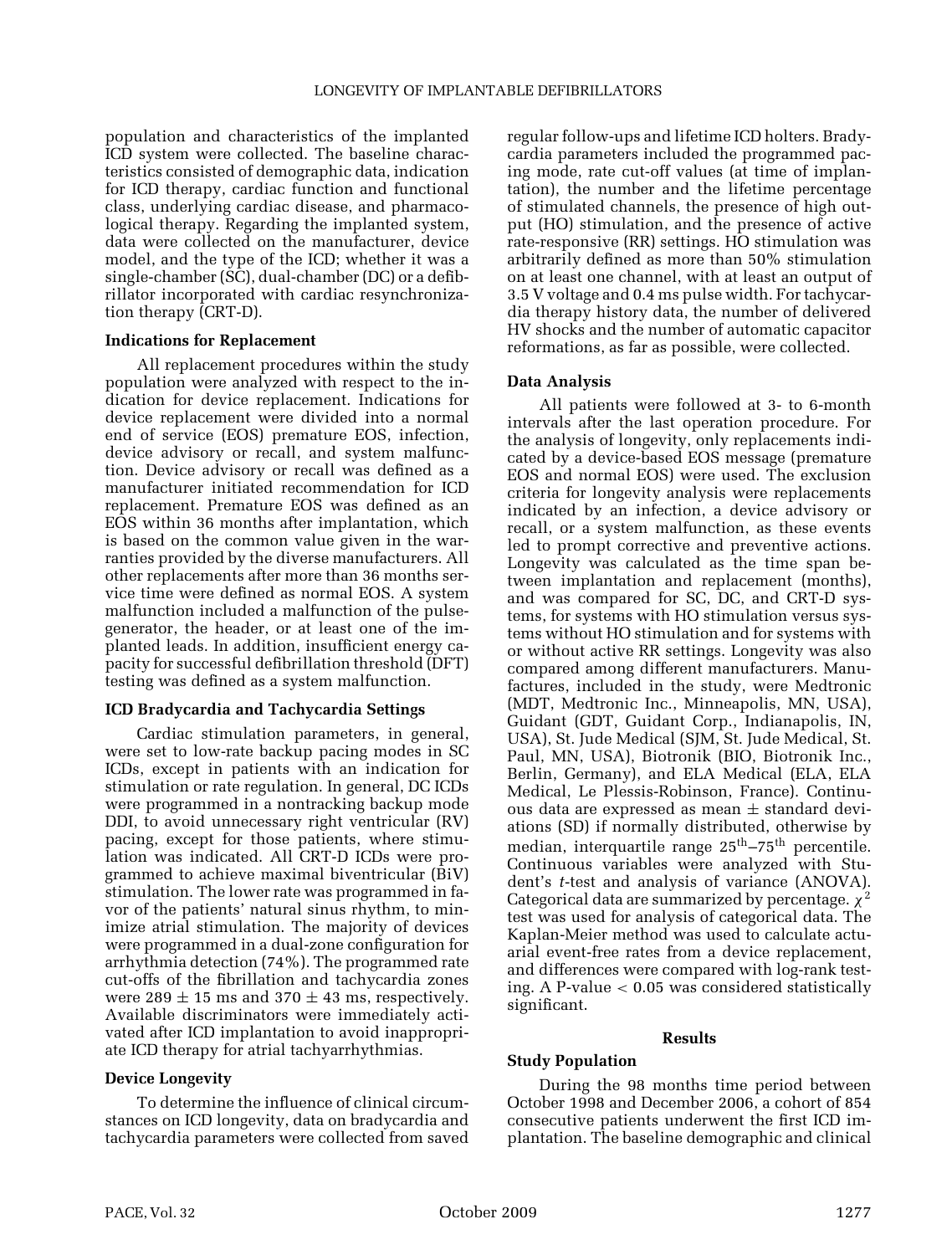## **Table I.**

Baseline Demographic and Clinical Data

| <b>Characteristics</b> | Total Population ( $n = 854$ ) |
|------------------------|--------------------------------|
| Age (years)            | $59.0 \pm 13.8$                |
| Male gender            | 674 (79)                       |
| LVEF $(%)$             | $29.9 \pm 12.5$                |
| <b>NYHA</b>            |                                |
| $-1/11$                | 586 (69)                       |
| $-$ III / IV           | 240 (28)                       |
| Underlying disease     |                                |
| $-CAD$                 | 533 (62)                       |
| $- M1$                 | 497 (58)                       |
| $-$ DCM                | 178 (21)                       |
| $-$ HCM                | 37(4)                          |
| $-$ CHF                | 291 (34)                       |
| CABG                   | 213 (25)                       |
| Pharmacologic therapy  |                                |
| - Amiodarone           | 240 (28)                       |
| $-\beta$ -blockers     | 533 (62)                       |
| – Digoxin              | 164 (19)                       |
| $-$ Statins            | 441 (52)                       |
| $-$ ACE-inhibitors     | 606 (71)                       |
| - Diuretics            | 485 (57)                       |

Categorical data are presented as n, (%).

 $ACE = angiotensin-converting$  enzyme;  $CABG = coronary$ artery bypass grafting;  $CAD =$  coronary artery disease;  $CHF =$ congestive heart failure;  $DCM =$  dilated cardio-myopathy;  $HCM =$  hypertrophic cardio-myopathy; LVEF = left ventricle  $e$ jection fraction; MI = myocardial infarction; NYHA = New York Heart Association.

data of these patients are presented in Table I. The majority of the patients were male (78.9%), had documented coronary artery disease (62.4%), and a reduced left ventricular function. Primary prevention indication for ICD therapy was present in 42.8% of the patients. In the same time period, 165 of these patients (19.3%) underwent a total of 203 ICD generator replacements: a total of 127 patients (14.9%) underwent one replacement, 33 patients (3.9%) underwent two replacements, and even three replacement procedures were performed in five patients (0.6%). Primary prevention indication was present in 44 patients (26.7%), who underwent a generator replacement.

The numbers and models of the ICDs, involved in the study, are summarized in Table II, as well as the manufacturers' warranty and the battery specifications.

# **Indications for a Replacement**

Between October 1998 and December 2006, a total of 1,057 implant procedures were performed in our institute. Of these, 854 were first ICD implantations, and 203 were replacements. The indications for a device replacement are presented in Table III. After the first implantation, infection occurred in seven patients  $(7/854 = 0.8\%)$ of the study population. In addition, three infections were observed after replacement  $(3/203 =$ 1.4%). This total of 10 infections resulted in a system replacement and contributed for 4.9% as an indication for a replacement. Device advisory or recall was the indication for a replacement of 30 ICDs (14.8%). From the 203 ICD replacements, nine (4.4%) were due to a system malfunction, including three replacements (1.5%) due to insufficient energy capacity for successful DFT testing. A premature EOS, excluding device advisory or recall, was present in 59 ICDs (29.1%), and a normal EOS was present in 95 ICDs (46.8%).

# **Distribution of Clinical Variables**

The cohort for longevity analysis consisted of replacements on account of a premature and a normal EOS, which represented a total of 154 replacements. Of these, 32 were SC (20.8%), 98 were DC (63.6%), and 24 were CRT-D (15.6%). Table IV summarizes the distribution of pacing percentage, the number and percentage of HO stimulation and active RR settings, and the median number of HV therapies among the replaced devices. The mean percentage of pacing was lower for SC devices (14%) and higher for CRT-D (atrial 21%, ventricular 98%). The percentage of HO stimulation was significantly higher in CRT-D devices compared to SC and DC devices (54% vs. 25% and 38%, respectively;  $P = 0.02$ . RR pacing settings were activated only in a minority of the replaced devices. The proportion of active RR pacing settings was higher in SC devices compared to DC and CRT-D devices (13% vs. 5% and 8%, respectively), although statistically this was not significant. There was also no significant difference in the number of HV therapies between SC, DC, and CRT-D devices. In addition, no significant differences in HO stimulation, active RR settings, and median number of HV therapies were found among the different manufacturers between SC, DC, and CRT-D.

# **Device Longevity**

Longevity data are shown in Figure 1. The mean longevity of SC devices was significantly longer compared to DC and CRT-D devices (53.7  $\pm$  19.0 months vs. 40.0  $\pm$  16.9 and 42.2  $\pm$ 14.5 months, respectively,  $P = 0.008$ ). There was no significant difference in longevity between DC and CRT-D devices. The actuarial event-free rates for a replacement of SC, DC, and CRT-D are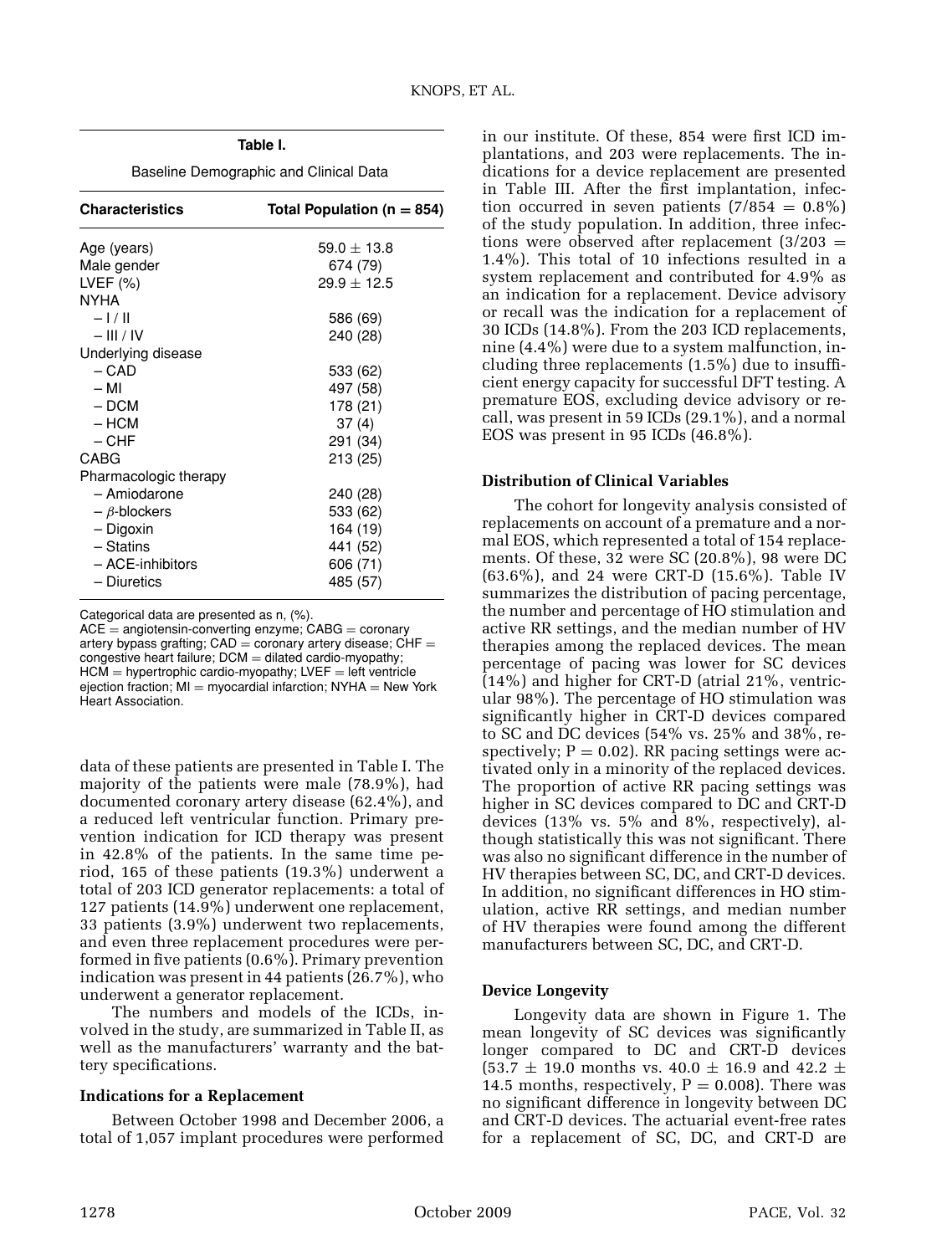| Replaced<br><b>Devices</b><br>Device<br>Type<br>SC |                |                              | s and Technical Specifications of ICDs Included for Longevity Analysis |                                  |              |                         |                              |
|----------------------------------------------------|----------------|------------------------------|------------------------------------------------------------------------|----------------------------------|--------------|-------------------------|------------------------------|
|                                                    | Manufacturer   | Nodel<br><u>ප</u>            | Name                                                                   | Period (Months)<br>Full Warranty | Manufacturer | Battery<br><b>Model</b> | Type                         |
|                                                    | $\frac{0}{10}$ | 330444                       | Belos VR-T                                                             |                                  |              | <b>1S4082</b>           | Limno <sub>2</sub>           |
|                                                    |                | 347001                       | Lexos VR-T                                                             | 8                                | 큰큰큰          | <b>1S3182E</b>          | Limno <sub>2</sub>           |
|                                                    |                | 77<br>3560                   | -umos VR-T                                                             | 80                               |              | <b>1S3182E</b>          | Limno <sub>2</sub>           |
|                                                    | TGD            | 793                          | Ventak Mini IV+                                                        | $\frac{8}{3}$                    | WGL          | WGL 9716                | <b>Li/SVO</b>                |
|                                                    |                | 1852                         | Ventak Prizm VR HE                                                     | 86                               | <b>MGL</b>   | <b>WGL 9901</b>         | <b>CAS/L</b>                 |
|                                                    | Taw            | 7227                         | Gem VR                                                                 | 86                               | MECC         | Rho 2230-13             | <b>CAS/D</b>                 |
|                                                    |                | 7231                         | Gem III VR                                                             | 86                               | MECC         | Chi 3625-7              | <b>CAS/D</b>                 |
|                                                    | <b>MrS</b>     | $V-199$                      | Atlas VR                                                               | 36                               | <b>NGL</b>   | <b>WGL 2150</b>         | Li/SVO                       |
| 8<br>S                                             | $rac{O}{B}$    | 122382                       | Phylax AV                                                              | 8                                |              | LiS 43100+              | LimMO <sub>2</sub>           |
| $\circ$                                            |                | 122499                       | Tachos DR                                                              | 8                                | 与与           | JS 3482 & LIS 12100     | Ξ<br>$\Delta$ <sub>2</sub> & |
| $\overline{\Omega}$                                |                | 334342                       | <b>Tachos Atx</b>                                                      | $\frac{8}{4}$                    | $\Xi$        | LIS 3482 & LIS 12100    | Ξ<br>$\mathsf{MnO}_2$ &      |
| n v                                                | ELA<br>E       | 612                          | БR<br>Defender IV                                                      | $\frac{4}{3}$                    |              | <b>WGL 9531</b>         | Li/SVO                       |
|                                                    |                | $\frac{314}{4}$              | Alto DR                                                                | $\frac{5}{4}$                    | WGL<br>WGL   | <b>WGL 9825</b>         | Li/SVO                       |
|                                                    | TGD            | $\overline{\mathcal{L}}$     | Ventak Prizm 2 DR                                                      | 36                               | <b>WGL</b>   | $\frac{4}{2}$           | <b>CAS/L</b>                 |
|                                                    |                | 1853                         | Ventak Prizm DR HE                                                     | 86                               | <b>WGL</b>   | <b>WGL 9901</b>         | Li/SVO                       |
|                                                    |                |                              | Ventak Prizm AV                                                        | 86<br>86                         | <b>WGL</b>   | <b>WGL 9913</b>         | Li/SVO                       |
|                                                    | <b>LOM</b>     | 1900<br>7271<br>7250<br>7240 | Gem DR                                                                 |                                  | MECC<br>MECC | Chi 2826i               | Li/SVO                       |
|                                                    |                |                              | Jewel AF                                                               | 86                               |              | Chi 2225                | <b>CAS/L</b>                 |
| QQ m m r m q                                       | $rac{5}{6}$    |                              | Atlas DR                                                               | 86                               | <b>WGL</b>   | <b>WGL 2150</b>         | Li/SVO                       |
| CRT-D                                              |                | 1823                         | Contak CD                                                              | 86                               | WGL          | $\frac{1}{2}$           | Li/SVO                       |
|                                                    |                | 135<br>도                     | <b>Contak Renewal</b>                                                  | 86                               | <b>WGL</b>   | <b>WGL 9913</b>         | Li/SVO                       |
| <u>ທ ທ ထ</u>                                       |                | 55<br>H155<br>7272           | Contak Renewal 2                                                       | 86                               | <b>WGL</b>   | $\frac{4}{2}$           | Li/SVO                       |
|                                                    | <b>TGM</b>     |                              | nsync                                                                  | 86                               | MECC         | Chi 2826i               | <b>Li/SVO</b>                |
| ო                                                  |                | 7279                         | nsync III Marquis                                                      | 86                               | MECC         | Chi 4420-L              | J/SVO                        |
|                                                    | <b>MrS</b>     | $\vec{A}$<br>\$-             | Atlas+HF                                                               | 24                               | VGL          | <b>NGL 2255</b>         | <b>OVS/i</b>                 |

LONGEVITY OF IMPLANTABLE DEFIBRILLATORS

Available; SC

single-chamber; SJM

St. Jude Medical; WGL

Wilson Greatbatch Ltd.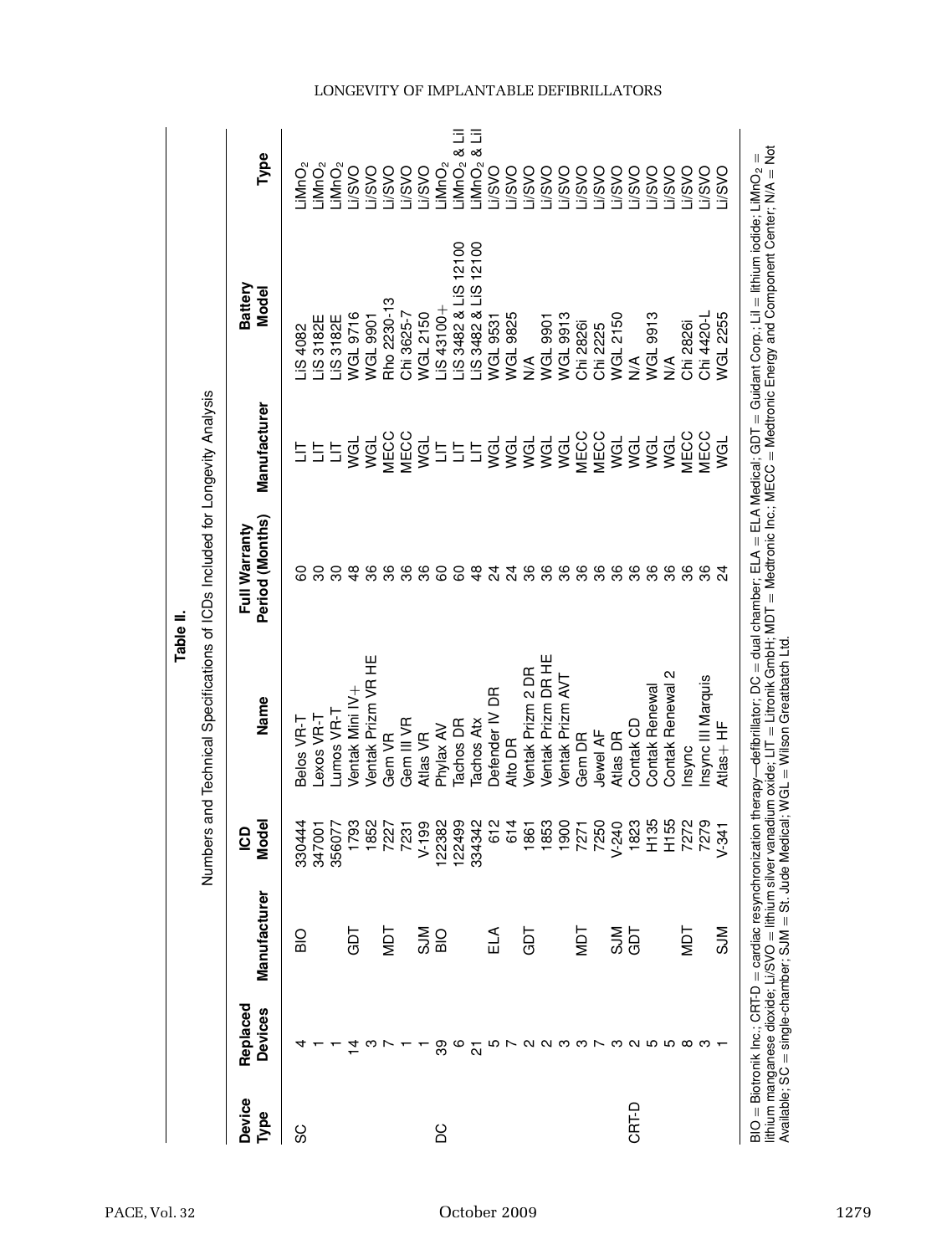### **Table III.**

#### Replacement Indications

| <b>Variables</b>                          | Number (%)  |
|-------------------------------------------|-------------|
| Total ICD replacements                    | 203 (100.0) |
| Infection                                 | 10(4.9)     |
| Device advisory or recall                 | 30(14.8)    |
| System malfunction                        | 9(4.4)      |
| - Insufficient max. energy at DFT-testing | 3(1.5)      |
| Total device-based EOS indication         | 154 (75.9)  |
| - Premature EOS indication                | 59 (29.1)   |
| - Normal EOS indication                   | 95 (46.8)   |

 $DFT =$  defibrillation threshold;  $EOS =$  end of service;  $ICD =$ implantable cardioverter defibrillator.

presented in Figure 2, which confirmed the previous calculations. No difference in longevity was observed between devices with an active RR setting and devices without an RR setting  $(44.9 \pm$ 13.4 months vs.  $43.1 \pm 18.2$  months), however an active RR pacing setting was only programmed in 11 of 203 devices  $(7.1\%)$ . A similar result was found for HO stimulation (58 devices or 37.7%), with longevity of 42.6  $\pm$  18.5 months vs. 45.6  $\pm$ 16.9 months for non-HO stimulation. No significant difference was observed in ICD longevity with respect to the indication for ICD therapy (primary,  $42.4 \pm 19.2$  months versus secondary prevention,  $43.5 \pm 17.5$  months). The overall longevity of ICDs with a device-based EOS indication was  $43.3 \pm$ 17.8 months.

The distribution of device type (SC vs. DC vs. CRT-D) was not equal between the different manufacturers, and longevity turned out to be significantly longer for SC devices compared to DC and CRT-D. In order to analyze the device longevity between the different manufacturers, the Kaplan-Meier survival analysis was corrected for a device type. The mean ICD service time was significantly longer in devices manufactured by Medtronic when compared to other manufactures  $(62.3 \pm 21.7 \text{ months} \text{ vs. } 33.3 \pm 9.5 \text{ months} \text{ for }$ BIO, 44.2  $\pm$  17.2 months for ELA, 49.3  $\pm$  12.4 months for GDT,  $30.7 \pm 9.5$  months for SJM). Actuarial event-free rates from a device replacement are presented in Figure 3. Devices manufactured by BIO had lower actuarial event-free rates from a device replacement compared with MDT devices

| Table IV.                                             |      |                               |    |                           |                           |                                  |  |  |  |
|-------------------------------------------------------|------|-------------------------------|----|---------------------------|---------------------------|----------------------------------|--|--|--|
| Clinical Data of ICDs Included for Longevity Analysis |      |                               |    |                           |                           |                                  |  |  |  |
| <b>Replaced Devices</b><br>(N)                        |      | <b>Percentage Pacing</b><br>A |    | <b>HO Pacing</b><br>N (%) | <b>RR Pacing</b><br>N(% ) | <b>HV Therapies</b><br>N (Range) |  |  |  |
| All                                                   |      |                               |    |                           |                           |                                  |  |  |  |
| $-SC$                                                 | (32) |                               | 14 | 8(25)                     | 4(13)                     | $6.0(3.0-12.3)$                  |  |  |  |
| $-DC$                                                 | (98) | 32                            | 47 | 37(38)                    | 5(5)                      | $8.0(4.8 - 14.0)$                |  |  |  |
| $-$ CRT-D                                             | (24) | 21                            | 98 | 13 (54)                   | 2(8)                      | $6.5(4.0-12.0)$                  |  |  |  |
| <b>SC</b>                                             |      |                               |    |                           |                           |                                  |  |  |  |
| $-MDT$                                                | (8)  |                               | 21 | 5(63)                     | 3(38)                     | $3.0(2.8-5.0)$                   |  |  |  |
| $-$ GDT                                               | (17) |                               | 8  | 2(12)                     | 0(0)                      | $6.0(5.5-9.5)$                   |  |  |  |
| $-$ SJM                                               | (1)  |                               | 96 | 1(100)                    | 1(100)                    | 14 $(-)$                         |  |  |  |
| $-$ BIO                                               | (6)  |                               | 6  | 0(0)                      | 0(0)                      | $9.0(2.0-11.5)$                  |  |  |  |
| DC                                                    |      |                               |    |                           |                           |                                  |  |  |  |
| $-$ MDT                                               | (10) | 69                            | 92 | 3(30)                     | 0(0)                      | $9.0(5.5-9.0)$                   |  |  |  |
| $-$ GDT                                               | (7)  | 41                            | 43 | 2(29)                     | 2(29)                     | $7.0(3.3 - 13.0)$                |  |  |  |
| $-$ SJM                                               | (3)  | 65                            | 64 | 2(67)                     | 1(33)                     | $6.0(4.5 - 36.5)$                |  |  |  |
| $-$ BIO                                               | (66) | 25                            | 45 | 20(30)                    | 1(2)                      | $8.0(5.0-13.0)$                  |  |  |  |
| $-ELA$                                                | (12) | 46                            | 49 | 10(83)                    | 1(8)                      | $9.0(5.5 - 23.5)$                |  |  |  |
| CRT-D                                                 |      |                               |    |                           |                           |                                  |  |  |  |
| $-$ MDT                                               | (11) | 27                            | 99 | 7(64)                     | 2(18)                     | $6.5(4.0 - 8.3)$                 |  |  |  |
| $-$ GDT                                               | (12) | 11                            | 98 | 6(50)                     | 0(0)                      | $6.5(4.5 - 7.8)$                 |  |  |  |
| $-$ SJM                                               | (1)  | 83                            | 87 | 0(0)                      | 0(0)                      | 166 $(-)$                        |  |  |  |

Continuous data are expressed as median (interquartile range 25<sup>th</sup>–75<sup>th</sup> percentile).

 $A =$  Atrial; BIO = Biotronik Inc.; CRT-D = cardiac resynchronization therapy—defibrillator; DC = dual chamber; ELA = ELA Medical;  $GDT =$  Guidant Corp.; HO = high output; HV = high voltage; MDT = Medtronic Inc.; RR = rate response; SC = single chamber; SJM = St. Jude Medical;  $V =$  Ventricular.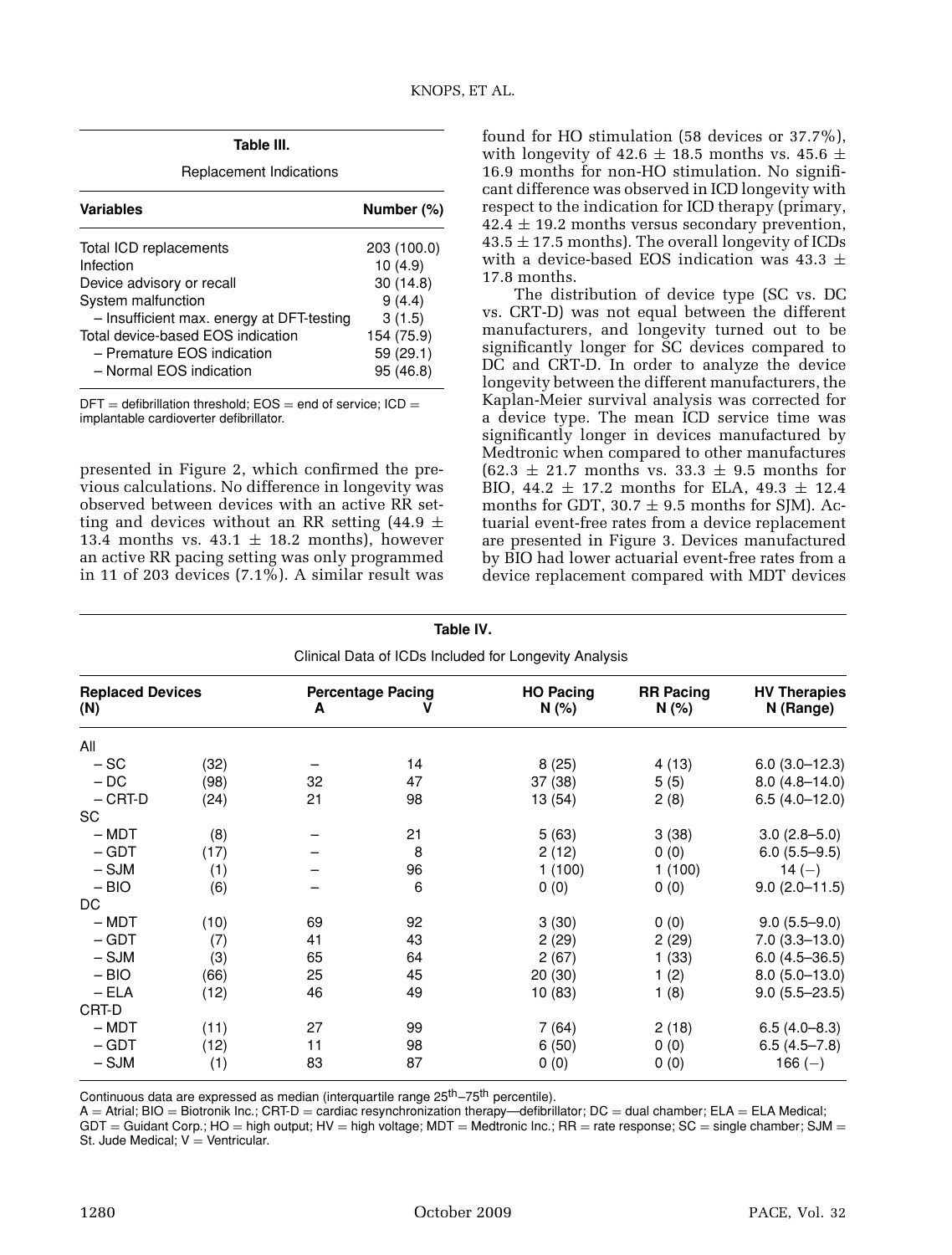

**Figure 1.** *Longevity data between different groups.*  $SC = single chamber$ ;  $DC = dual chamber$ ; *CRT-D* = *cardiac resynchronization therapy—defibrillator; HO* = *high output; RR* = *rate responsive; Pri* = *primary prevention; Sec* = *secondary prevention.*

(99.5%, 90.7%, and 10% vs. 99.5%, 99.5%, and 88.2%, at 1, 2, and 5 years, respectively;  $P < 0.001$ ). ELA, Guidant, and St. Jude had an intermediate position.

#### **Discussion**

The major findings of this study were that SC devices have a significantly longer service time, compared to DC or CRT-D devices. In this study,



**Figure 2.** *Event-free survival for single-chamber (SC), dual-chamber (DC), and cardiac resynchronization therapy—defibrillator (CRT-D) devices.*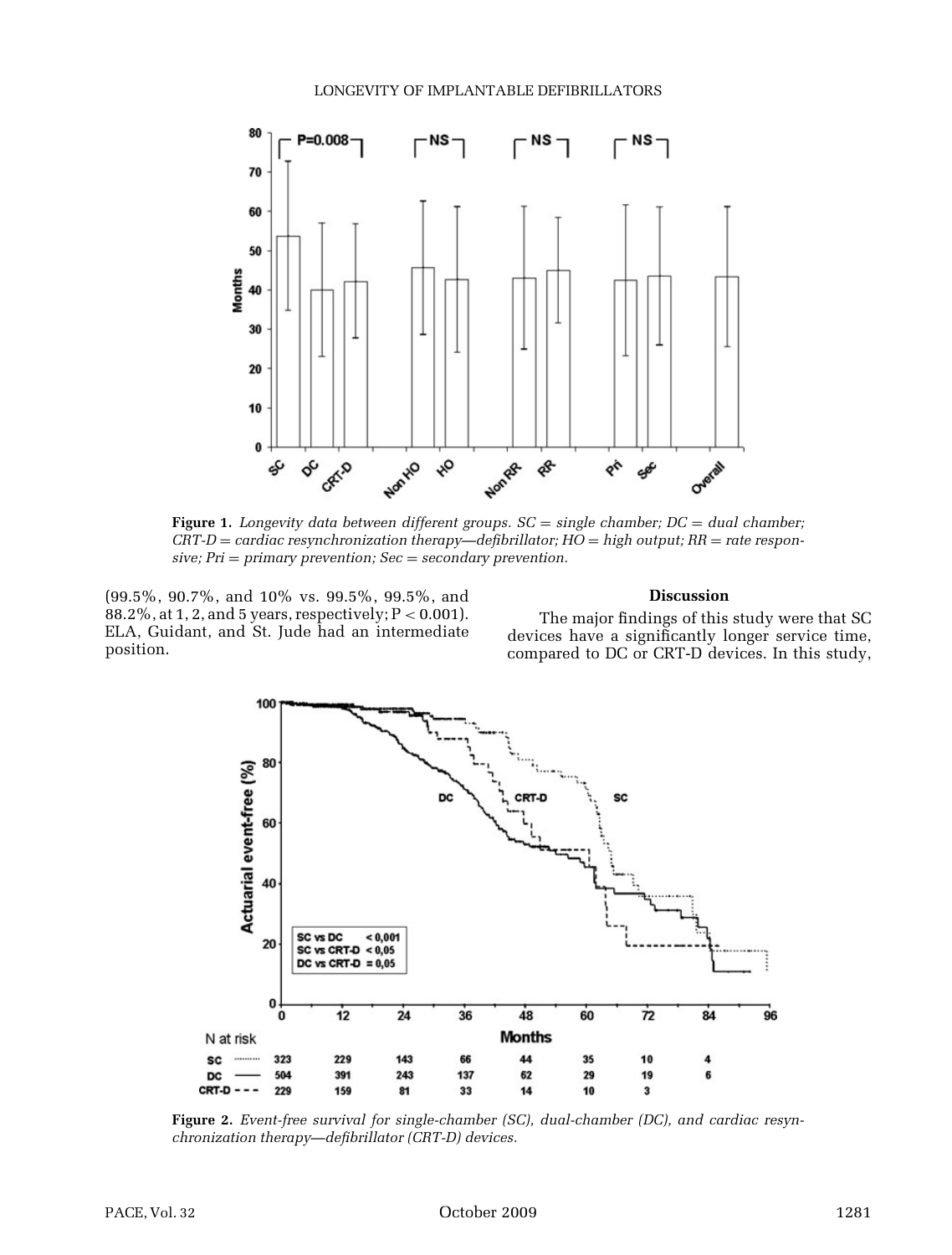

**Figure 3.** *Event-free survival for different manufacturers. Bio* = *Biotronik; ELA* =  $ELA$  *Medical; GDT* = *Guidant; MDT* = *Medtronic; SJM* = *St. Jude Medical.*

longevity was not significantly affected by active RR settings and pacing with HO. In addition, no difference was found in longevity between ICDs implanted on indication of a primary or secondary prevention profile. Between manufacturers, the longest service time was provided by ICDs from Medtronic.

#### **Primary Versus Secondary Prevention**

In the last decade, several large randomized clinical trials have clarified that prophylactic ICD implantation in patients at risk for life-threatening ventricular tachy-arrhythmias, is more effective in the prevention from sudden cardiac death (SCD) than commonly used pharmacological treatment.<sup>5-10</sup> Due to these trials, the international guidelines for ICD implantation have expanded.<sup>11–13</sup> The guidelines have also included some specific and well-studied structural heart diseases and ion-channel abnormalities.<sup>14–17</sup> Today, the majority of ICDs are implanted on account of a prophylactic indication.18,19 The majority of these primary prevention patients is expected to survive their first ICD and therefore will need one or more device replacements.<sup>20</sup> Patients themselves, tend to prefer a longer device service time above, for example, device dimensions.<sup>21</sup> Device longevity thus has become an important device characteristic value. We showed in this study that secondary prevention was not associated with shorter device longevity.

#### **Indications for Stimulation**

ICD recipients, indicated for prophylactic ICD implantation, commonly do not exhibit any need for (atrioventricular synchronous) cardiac stimulation against bradycardia.<sup>22,23</sup> Even if ICD therapy is combined with drug therapy such as  $β$ -blockers, it has been shown that SC (low rate backup stimulation) is preferable over DC stimulation in these patients.24–26 In the last decade, several authors also showed, that addition of an atrial lead for arrhythmia discrimination is not necessary to avoid an inappropriate therapy, $27-31$  and even can have adverse effects. $32-34$  So, only in patients, who have significant sinoatrial or atrioventricular rhythm disturbances, the implantation of a DC ICD seems justified. The CRT-D is only indicated for heart failure patients, who meet the criteria for resynchronization therapy and who have an increased risk for arrhythmic death. These patients benefit from bifocal ventricular stimulation, as studies demonstrated.35–38 Possible reasons for the unequal distribution of the percentage of pacing, HO stimulation, and active RR settings between SC, DC, and CRT-D systems, could be the difference in the implanted system and preferred programming. However, no significantly different distribution of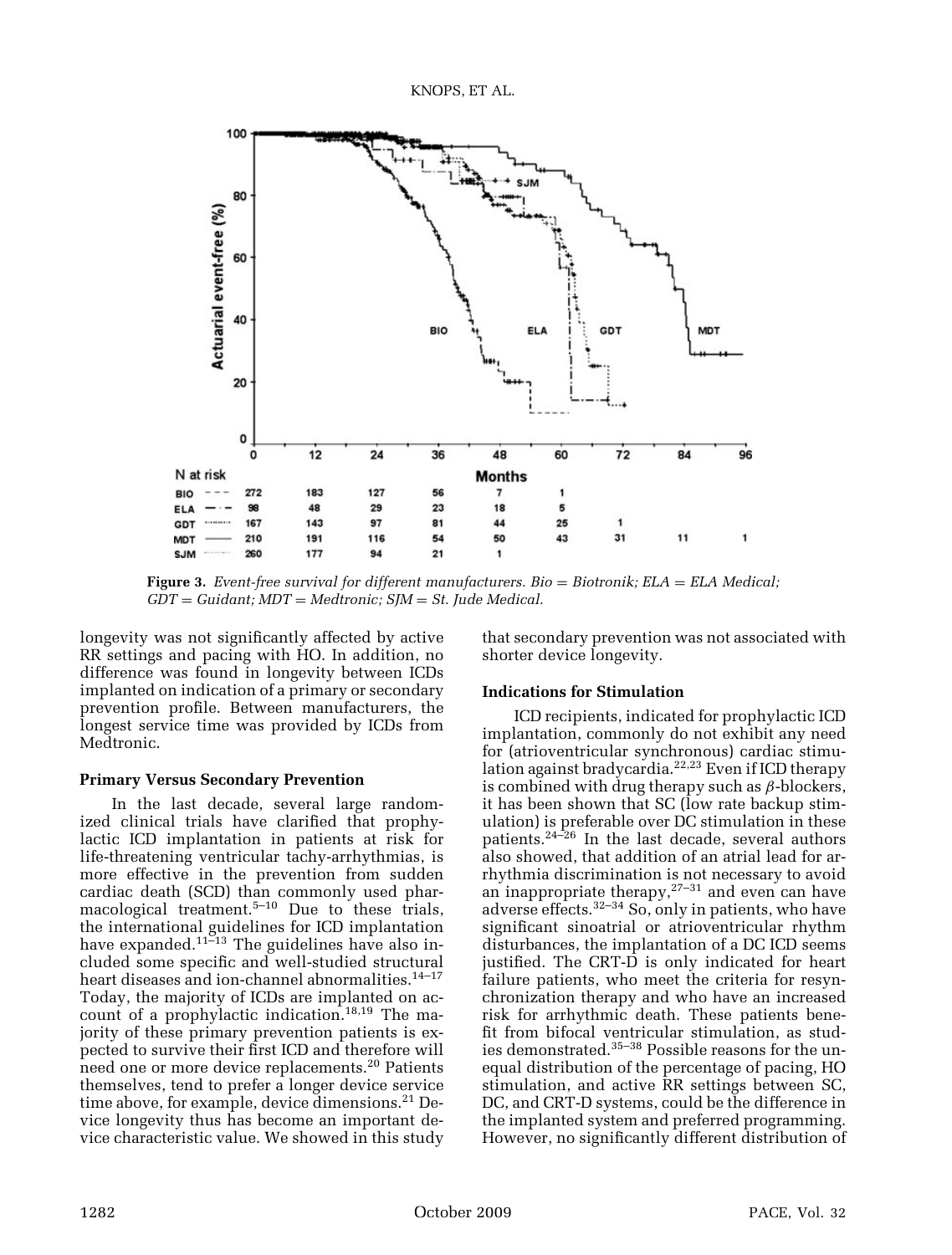these variables among manufacturers could be noticed between the SC, DC, and CRT-D groups. We found that DC and CRT-D devices were associated with higher percentages of stimulation (with or without HO) and lower percentage of active RR pacing. In combination, these factors seem to adversely influence longevity. In contrast, an adverse effect of only HO stimulation or RR pacing on device longevity was not found in this study.

#### **ICD Battery Technology and Longevity**

ICD battery technology has shown a continuing improvement over time. The results are today's different types of small power sources, of different materials, with different imposing electrical properties and battery capacity. The majority of the power sources for ICDs are composed of a lithium (Li) anode and a cathode of silver vanadium oxide (SVO). The two main differences in cathode technology are the different doses of the individual elements and the different (thermo-chemical) manufacturing process of the SVO compound. Today, this has resulted in a large variety of different SVO cathodes for application in small powerful (ICD) batteries. The latest developments in battery cathode technology are the addition of carbon monofluoride (CFx)/SVO, CFx alone, a metal oxide, for instance manganese dioxide  $(MnO<sub>2</sub>)$ , or combinations of these materials. It is believed, this technology will improve the battery power capability. A large variety of factors have their impact on the discharge characteristics of these batteries. A limitation of manufacturer's predicted ICD longevity is that this value is commonly calculated under generalized laboratory settings with very specific bradycardia settings, without RR or HO stimulation settings and limited and regularly distributed HV discharges. This is not what tends to happen under clinical circumstances. For this reason, a simple comparison between ICD battery type and ICD longevity can not be drawn. For example, each of the following factors are all of importance during battery discharge: current consuming of the ICDs electrical circuit, increased diagnostic functions and remote monitoring tools, capacitor characteristics, lead developments to steroid-eluting leads with different current drawn, IEGM (pre)storage functions, the need of individual device programming for each individual patient, and the battery capacity of the ICD itself. Of course, this summary is not complete. By manufacturers, effective battery capacity is considered to be confidential and is mostly not provided. For ICDs involved in this study, the longest service time was exhibited by MDT devices. Ever since the Marquis platform and in contrast to other manufacturers, MDT has manufactured and has used batteries with a thermally different produced SVO

crystal structure. This is the so-called "combination" SVO (CSVO). CSVO makes the batteries more stable.<sup>39</sup> Li/SVO batteries based on CSVO show obvious differences in the crystal morphology and degree of crystallinity, and exhibit a lower rate of time-dependent permanent resistance increase.<sup>40</sup> These factors result in a more stable and better battery performance, which could be translated in a better device performance. $^{41}$  For as far as the battery capacity was provided or could be retrieved, MDT ICD batteries showed a greater capacity (>1.1 Ah) when compared to batteries used by other manufacturers. ICDs of BIO in this study, demonstrated the shortest longevity. First of all, also here, it seems that a direct relation with the battery capacity can be noticed. As far as known, involved BIO ICD batteries, showed the smallest capacity (0.6–0.9 Ah). Second, of the investigated ICDs, only BIO batteries are made of  $LimO<sub>2</sub>$  instead of Li/SVO. And finally, some ICD types of BIO are fitted with separated batteries for lowvoltage and high-voltage therapy. ELA battery capacity amounted 1.0 Ah and ELA devices showed an intermediate longevity. No battery capacity was provided for GDT and SJM devices. Therefore, their battery capacity could not be compared to other manufacturers.

# **Limitations**

This study had some limitations. First, a complete in-depth analysis on the distribution of the clinical variables in relation to different manufacturers or different device models was not performed. Although a compact overview per manufacturer, per device type is presented in Table IV, the numbers for each particular manufacturer or device model are too low. Clinical variables also can be unequally distributed. For instance, the percent of pacing and the number of HV discharges can be affected by numerous factors, such as different etiology of a cardiac disease, the indication for ICD therapy, presence of electrical storms, selected device type, distribution of different ICD systems between manufacturers, etc. In addition, during service time the interval for battery and capacitor maintenance varied between 3 and 6 months among different manufacturers, and depended on battery voltage as an indicator of battery performance. These charges were not counted within the calculated average number of HV therapies, but have an effect on longevity. Second, the choice for specific manufacturers and device models was not random, but determined by annual agreements between the hospital administration and the different manufacturers. Third, only a minor part of the replaced ICDs was programmed with an active RR sensor setting. No conclusions about the influence of RR settings on longevity could be drawn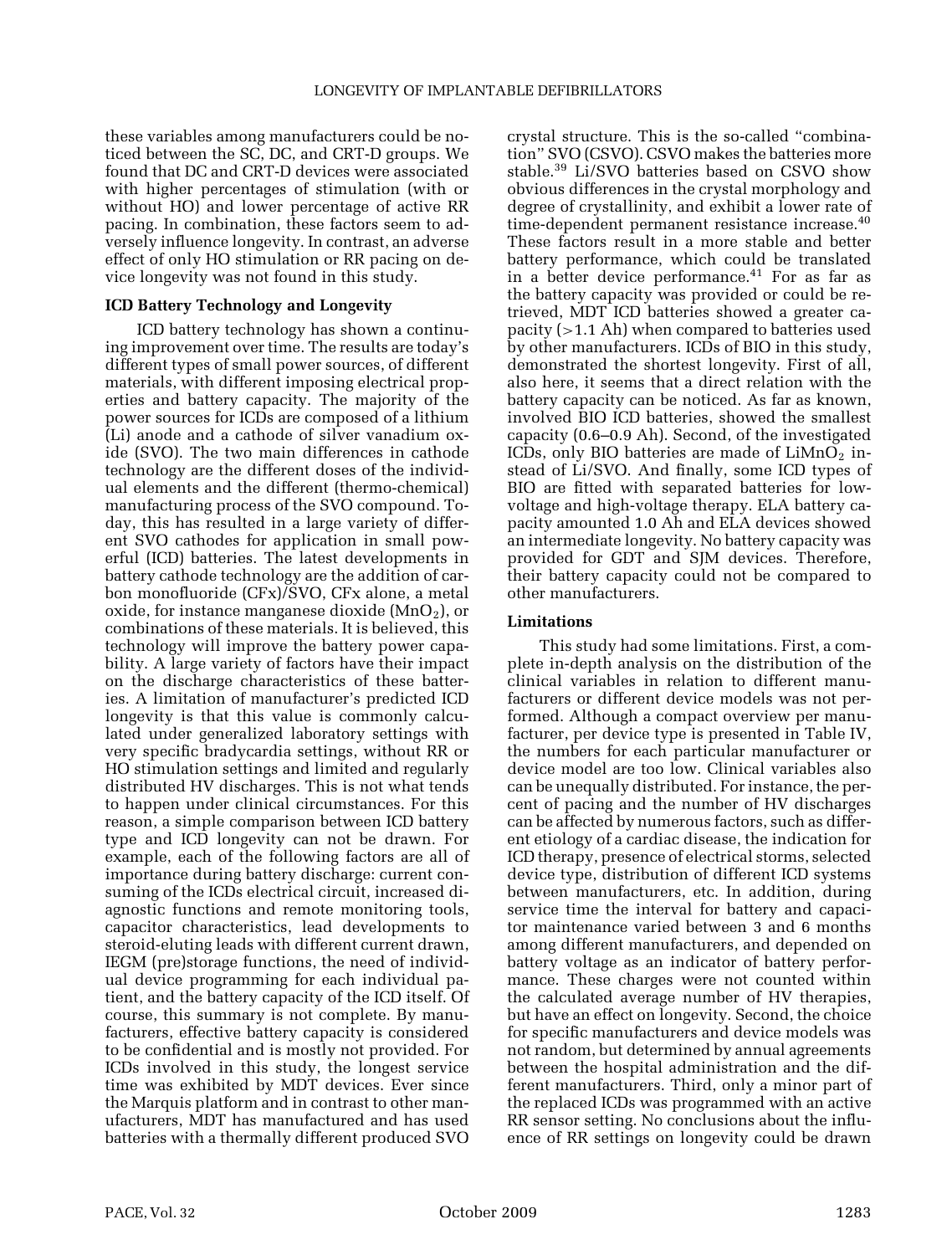from this study data. Another limitation was, that the defined value, whether an output had to be considered as HO stimulation or not, was arbitrarily chosen. Battery drainage is, besides voltage, dependent on multiple other factors, such as lead impedance, current drawn, and stimulation frequency.

During the study, a voluntary recall had a significant impact on the cohort of patients with BIO devices, supplied with the battery type LiS 3482. Due to the formation of a passivation layer at the battery anode, battery impedance increased too fast and extended capacitor charge time.<sup>42</sup> This resulted in an interruption of capacitor charging and a triggering of EOS indication. After intensified testing, the affected ICDs were scheduled for a replacement, and thus excluded from a longevity analysis. The nonaffected ICDs with the same battery type were automatically reprogrammed to an intensive internal battery impedance monitoring protocol by a modified programmer software. In cases the regularly checked battery charge time started to increase too fast, intensified battery charges, to prevent the build-up of a passivation layer, were performed. This intensified battery maintenance may significantly decrease the longevity of these devices. These devices could be followed up until an EOS message from the device occurred. Due to the chosen definitions, these devices were involved in the longevity analysis. Without this extreme capacitor maintenance, it is likely that longevity of these devices, and the

#### **References**

- 1. The Antiarrhythmics Versus Implantable Defibrillators (AVID) Investigators. A comparison of antiarrhythmic-drug therapy with implantable defibrillators in patients resuscitated from near-fatal ventricular arrhythmias. N Engl J Med 1997; 337:1576–1583.
- 2. Kuck KH, Cappato R, Siebels J, Ruppel R. Randomized comparison of antiarrhythmic drug therapy with implantable defibrillators in patients resuscitated from cardiac arrest: The cardiac arrest study hamburg (CASH). Circulation 2000; 102:748–754.
- 3. Connolly SJ, Gent M, Roberts RS, Dorian P, Roy D, Sheldon RS, Mitchell LB, et al. Canadian implantable defibrillator study (CIDS): A randomized trial of the implantable cardioverter defibrillator against amiodarone. Circulation 2000; 101:1297–1302.
- 4. Lau EW, Griffith MJ, Pathmanathan RK, Ng GA, Clune MM, Cooper J, Marshall HJ, et al. The midlands trial of empirical amiodarone versus electrophysiology-guided interventions and implantable cardioverter-defibrillators (MAVERIC): A multicentre prospective randomized clinical trial on the secondary prevention of sudden cardiac death. Europace 2004; 6:257–266.
- 5. Moss AJ, Hall WJ, Cannom DS, Daubert JP, Higgins SL, Klein H, Levine JH, et al. Multicenter automatic defibrillator implantation trial (MADIT) investigators. improved survival with an implanted defibrillator in patients with coronary disease at high risk for ven-
- tricular arrhythmia. N Engl J Med 1996; 355:1933–1940. 6. Buxton AE, Lee KL, Fisher JD, Josephson ME, Prystowsky EN, Hafley G. Multicenter unsustained tachycardia trial (MUSTT) investigators. a randomized study of the prevention of sudden death in patients with coronary artery disease. N Engl J Med 1999; 341:1882– 1890.
- 7. Hohnloser SH, Kuck KH, Dorian P, Roberts RS, Hampton JR, Hatala R, Fain E, et al. Prophylactic use of an implantable cardioverterdefibrillator after acute myocardial infarction. N Engl J Med 2004; 351:2481–2488.

average longevity of BIO ICDs would have been higher. On the other hand, we were lucky to have no devices affected from recalls of other manufacturers, which might have influenced the outcome in another direction. Until today, all other ICDs within the study population have not shown abnormal battery behavior, and were not affected by possible malfunctions, as have been described in other advisories. Unfortunately, studies such as these are always outdated: The results of today are based on the technology of past years, and does not predict anything regarding longevity of new ICD releases, with an improved battery technology.

#### **Recommendations**

The authors are of opinion that the significantly longer service time of SC ICDs, demonstrated in this study, in combination with previously mentioned results of publications, are strong arguments for the implantation of SC ICDs in primary prevention patients without sinoatrial and atrioventricular conduction disturbances. With the status of current available ICD technology, the implantation of a DC ICD system, with or without CRT seems only justified when atrial or synchronized (bi)ventricular stimulation is needed. The ongoing development of new ICD technology and the implementation of new ICD power sources forces and challenges us to continue the investigation on clinical ICD longevity in today's and future ICDs.

- 8. Moss AJ, Zareba W, Hall WJ, Klein H, Wilber DJ, Cannom DS, Daubert JP, et al., for the Multicenter Automatic Defibrillator Implantation Trial II Investigators. Prophylactic implantation of a defibrillator in patients with myocardial infaction and reduced ejection fraction. N Engl J Med 2002; 246:877–883.
- 9. Kadish A, Dyer A, Daubert JP, Quigg R, Mark Estes NA, Anderson KP, Calkins H, et al., for the Defibrillators in Non-Ischemic Cardiomyopathy Treatment Evaluation (DEFINITE) Investigators. Prophylactic defibrillator implantation in patients with nonischemic dilated cardiomyopathy. N Engl J Med 2004; 350:2151–2158.
- 10. Bardy GH, Lee KL, Mark DB, Poole JE, Packer DL, Boineau R, Domanski M, et al., for the Sudden Cardiac Death in Heart Failure Trial (SCD-HeFT) Investigators. Amiodarone or an implantable cardioverter-defibrillator for congestive heart failure. N Engl J Med 2005; 352:225–237.
- 11. Gregoratos G, Abrams J, Epstein AE, Freedman RA, Hayes DL, Hlatky MA, Kerber RE, et al. ACC/AHA/NASPE 2002 guideline update for implantation of cardiac pacemakers and antiarrhythmia devices: Summary article: A report of the American college of cardiology/American heart association task force on practice guidelines (ACC/AHA/NASPE committee to update the 1998 pacemaker guidelines). Circulation 2002; 106:2145–2161.
- 12. Priori SG, Aliot E, Blomstrom-Lundqvist C, Bossaert L, Breithardt G, Brugada P, Camm JA, et al. Update of the guidelines on sudden cardiac death of the European society of cardiology. Eur Heart J 2003; 24:13–15.
- 13. Goldberger Z, Lampert R. Implantable cardioverter-defibrillators.
- Expanding indications and technologies. JAMA 2006; 295:809–818. 14. Zareba W, Moss AJ, Daubert JP, Hall WJ, Robinson JL, Andrews M. Implantable cardioverter defibrillator in high-risk long QT syndrome patients. J Cardiovasc Electrophysiol. 2003; 14:337– 341.